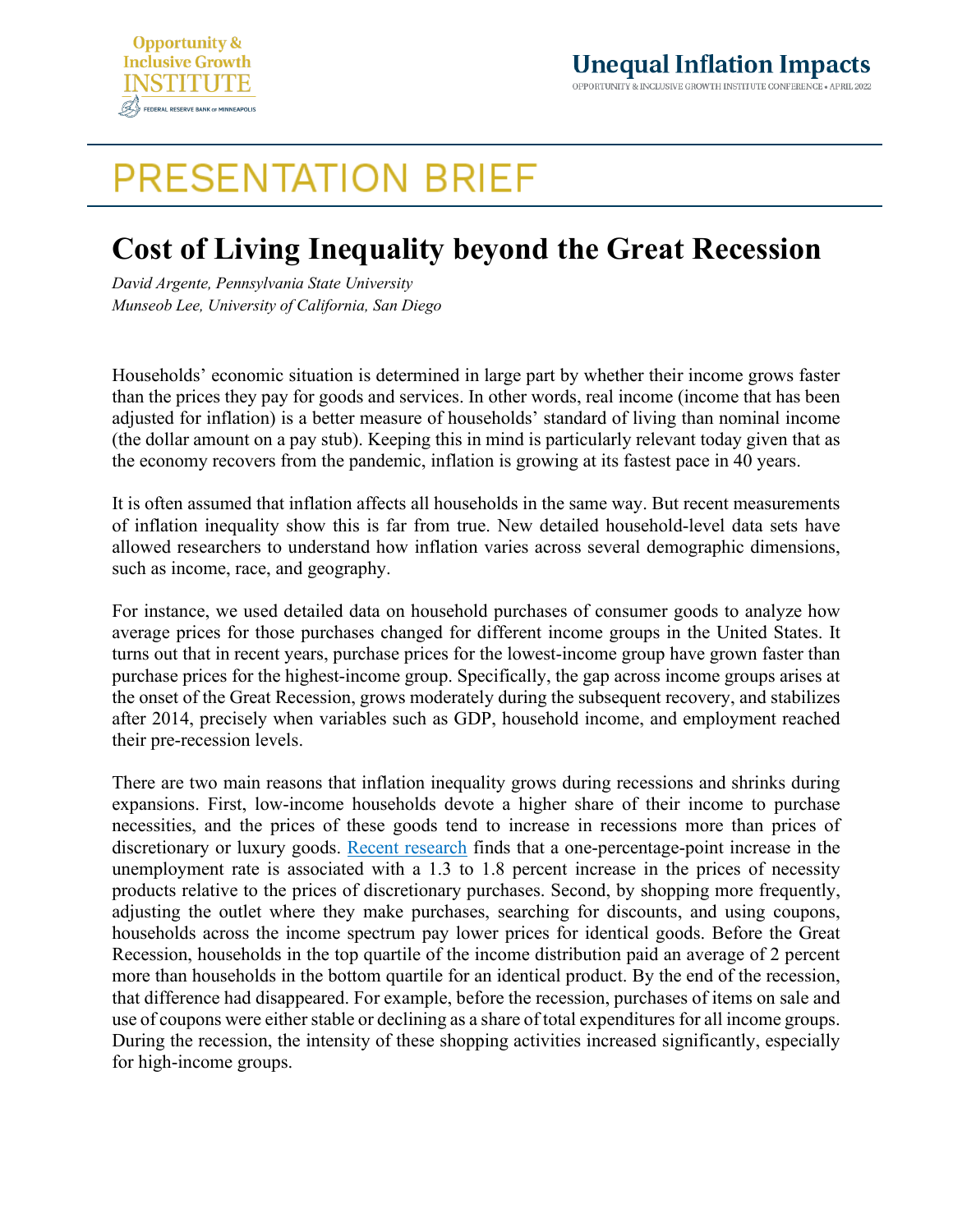To understand the patterns of inflation inequality beyond the Great Recession, we update the calculations in [our 2021 paper](https://papers.ssrn.com/sol3/papers.cfm?abstract_id=2567357) with household expenditure data through 2019. Two important patterns become apparent. First, inflation disparities across income groups have been relevant over the last 15 years in the consumer goods sector. Figure 1 compares the price index of each quartile of the distribution of household income in the United States.<sup>[1](#page-1-0)</sup> A price index captures how prices have changed compared with prices at a particular point in time. In this figure, the price index is set to 100 in the first quarter of 2004. The higher the index value, the more prices have increased relative to the base period. The figure shows that the indexes for all income groups closely track each other until the end of 2007, when the price indexes of the bottom quartiles start growing significantly faster than those of the top quartiles. The figure shows that the resulting inequality in inflation has persisted for most of the last 15 years.



Data is reported quarterly from second quarter of 2004 (2004q2) through fourth quarter of 2019 (2019q4). The income bins roughly correspond to quartiles of the household income distribution.

<span id="page-1-0"></span><sup>&</sup>lt;sup>1</sup> Specifically, we use the Sato-Vartia price index, which accounts for substitution across products when prices change.